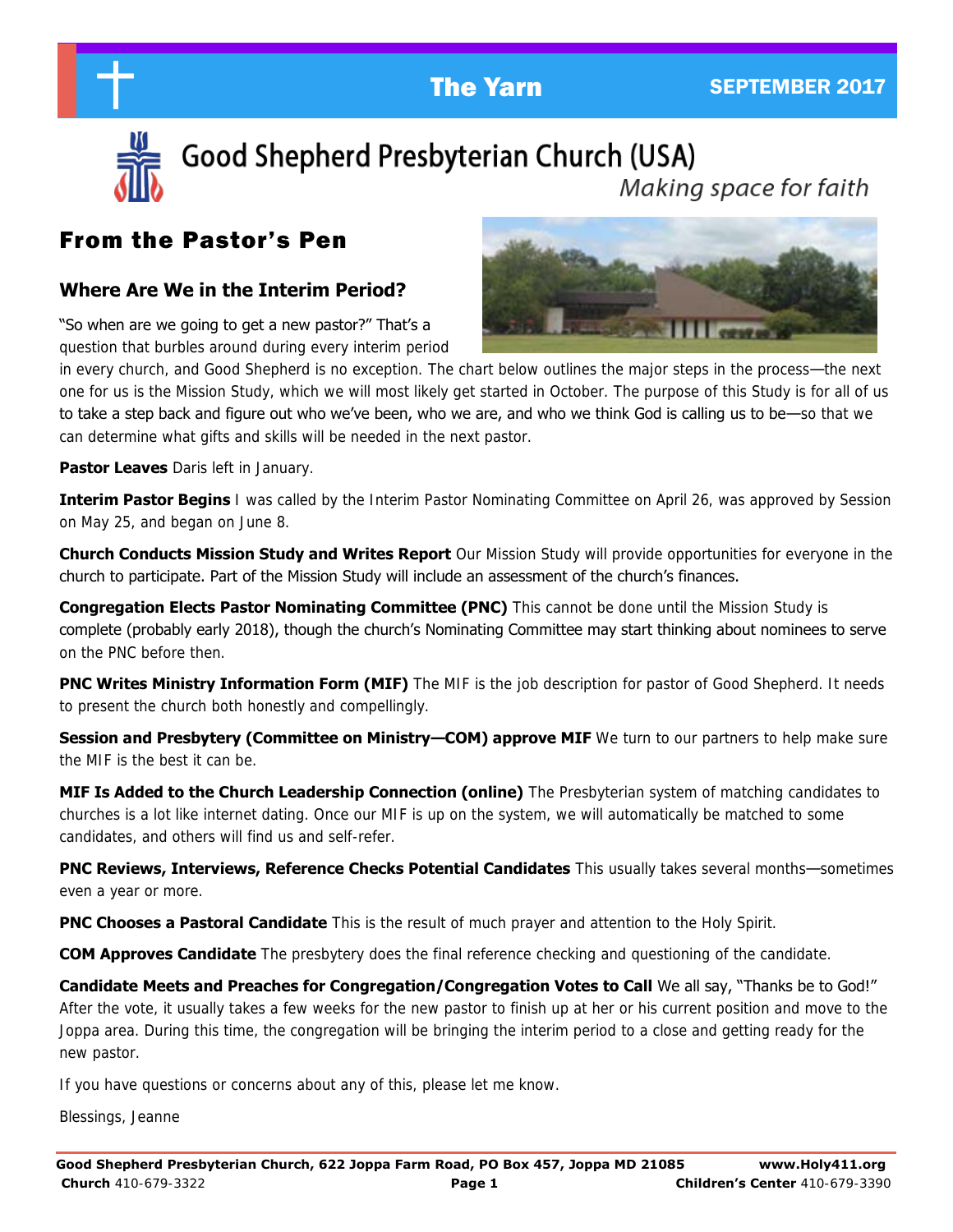## **What's Been Happening This Summer?**

#### Summer may seem like "low season" in a church's life, but we've actually accomplished a lot thus far.

The Nominating Committee found candidates for **all** the seats on both Session and the Board of Deacons. Those folks have been elected by the congregation, will be ordained and installed on Sept. 10, and will begin their work right away.

### We've started "culling the rolls." (See article below)

The new playground has been completed and is being enjoyed by the children in our childcare center almost every day. (Thank you, Jim, Gary, Wayne, Mike, and Mike!) Next up: the parking lot.

Farrell and I have done the initial planning for worship through the end of November.

I've spent a lot of time getting ready for a new year of Session, including new elders, new committee responsibilities, and new ways of doing things.

The same is true for the Board of Deacons, as we imagine how best to live up to what the Book of Order calls a ministry of "compassion, witness, and service, sharing in the redeeming love of Jesus Christ for the poor, the hungry, the sick, the lost, the friendless, the oppressed, those burdened by unjust policies or structures, or anyone in distress." (G-2.0201)

The staff has been working on entering into an agreement with a technology support company to make sure we can depend on our computers, projectors, and printer/copier.

We've enjoyed wonderful guest musicians and terrific worship all summer, including an outstanding outdoor worship and picnic on August 13 and a "guest" preacher, Bob Barr, on August 27.

At the request of the Women's Group, I've begun to plan a Women's Retreat, to be held on Saturday, Nov. 4, titled Feeding Our Hungers: Beyond Wine and Chocolate. (Save the date—more information coming soon!)

I've met with all of the current elders, and some others in the congregation, to get to know them and their dreams for the church.

And lots more stuff behind the scenes!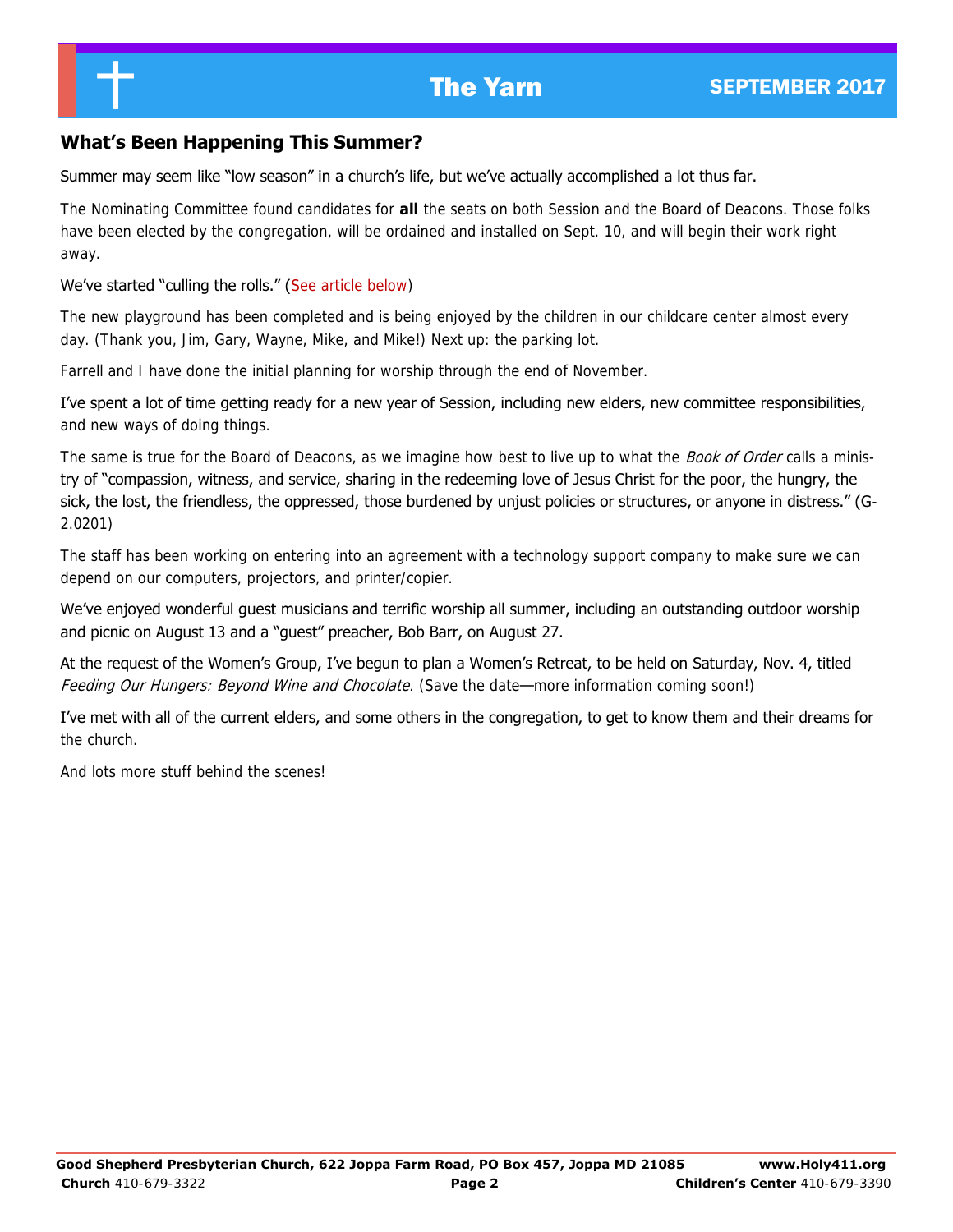#### **Culling the Rolls**

Every Presbyterian church keeps a "roll" of its members and submits those numbers each year to the larger church (presbytery and General Assembly). Membership numbers are used to determine the amount the church will pay in "per capita" fees and, in this presbytery, the salary range for the pastor.

Good Shepherd's rolls have not been examined in a number of years, and it's pretty clear that there are a lot of people on that list who have not attended or supported the church in, well, a long time. In some cases, over 10 years.

A group of people, headed by Dorothy Burns, have been going through our rolls to determine which people are actually active members of the congregation. The plan is to send letters to people who have neither attended nor supported the church in more than two years, asking them if they would like to remain on the rolls and inviting them back into active membership.

#### There are several reasons it's important for a church to have accurate rolls:

#### Financial Savings

- $\Rightarrow$  We pay a yearly *per capita* fee (a way of supporting the presbytery and General Assembly) for each person on our rolls. That fee has been a bit over \$30 the last few years. We've estimated that reducing our official membership number will save us over \$3,000 a year.
- $\Rightarrow$  The salary range for a pastor depends to a great extent on the size of the congregation. Culling the rolls now means that the salary of the incoming pastor will be more in line with what the existing congregation can afford.

#### Appearance to Candidates

- $\Rightarrow$  Pastoral candidates look at the size of the congregation in comparison to the church's average worship attendance. If a church claims 250 members but sees an average of 65 in worship, the candidate is going to wonder why so many people aren't attending. An average worship attendance of 65 looks much healthier in a church of 100 members!
- $\Rightarrow$  Candidates also look at the church's average giving per member, to see where it ranks in comparison with the giving of Presbyterians across the country. I have to tell you that I was quite concerned, when I started here, to see statistics showing that Good Shepherd's average giving was only half of the national average. I soon learned that the statistics show that because, on the official rolls, the church has far more members than is actually true. Knowing Who We Really Are
- $\Rightarrow$  Coming to terms with the real size of the church is also important when it comes to knowing who we really are. As Good Shepherd prepares to look for a new pastor, we need to be able to recognize and claim our values, our strengths and weaknesses, our history … and our numbers.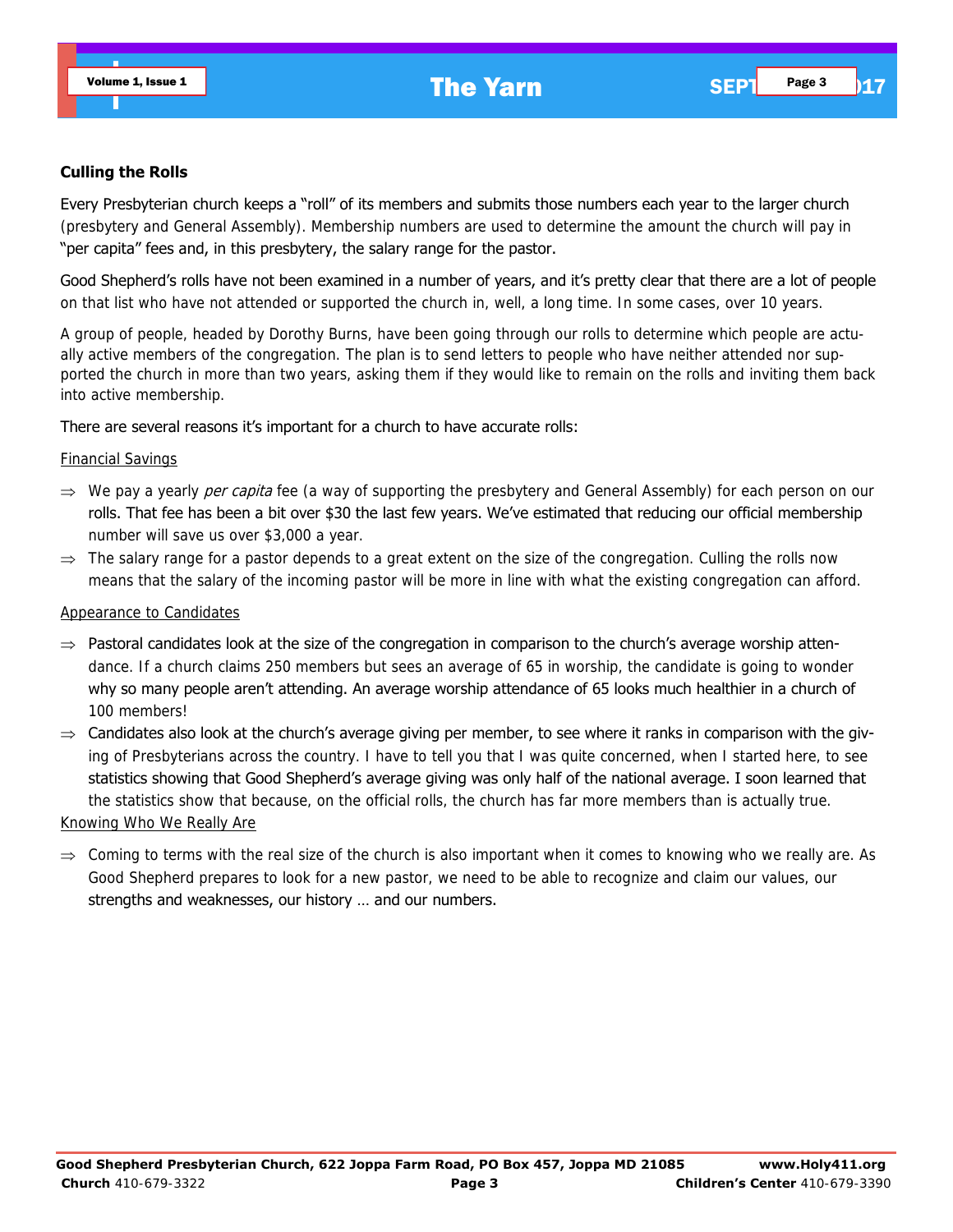

**A BIG THANK YOU** to everyone who helped make Christmas in July a great success. Your donations were greatly appreciated and delivered to Harford Family House.

Thank you to all who helped with our Annual Picnic. It was a successful and fun day. We had a wonderful service, beautiful music, excellent weather and an abundance of food. As always any feedback is appreciated. Let us know what you liked or didn't like. Your ideas are always welcomed!

The deacons will be meeting September 6th, at 6:45pm. We are excited to welcome our new deacons and welcome back the "recharged" current members.

**COFFEE HOUR**—Pot luck Sunday is September 3rd. Remember to bring a covered dish.

We also need people to sign up for coffee hour. We would like to see some new names on the list. Everyone is encouraged to take a turn. Partner up with one or more people. Make it a light fare...Coffee and doughnuts, hey now there's an idea! If we wish to continue this social time we need a few more hands. You will find the sign up sheet in the Narthex. THANK YOU!

**FOOD PANTRY**—offering of non-perishable food, personal hygiene, or paper products, such as tp or paper towels.

# Deacons Shepherd's Kids

Time for Shepherd's Kids!

What a joy it is to meet with our children on the second and third Wednesday of each month, as we share the joys of being a family in Christ. If you have never been a part of this ministry, we invite you to join us. We begin at 5:30 with dinner. We gather in groups, with an adult at each table. We always start by giving thanks for the blessings we share. After dinner we break into groups and enjoy stories, art activities, and music. We are always looking for new ideas to teach and entertain our children.

Our first meeting will be September 13, 2017. We look forward to sharing this joy and ministry with all who would care to join us.

# Women's Association



Our new year is starting with a new Bible Study and new program offerings!

ALL women of Good Shepherd are automatically members of the **Good Shepherd Women's Association** and we invite you to attend any or all of our upcoming events.

Our first Bible Study will be on **Thursday, September 14 at 10:00**. See the separate Yarn announcement which explains all about this event. Bring a lunch for our after-study fellowship.

**On September 28 at 10:00 we** will have our first **4th Thursday Program.** 

**Jeana Talbot, Director of GSPC Child Care Center** will have a discussion on the **"Community**" of the Center including children, teachers, and parents' relationships. She will give us a tour and explain some of the daily happenings at the Center. She will also present some current needs to which we could contribute. A big **THANK YOU** to the congregation for the many backpacks that were donated to Riverside Elementary!!!

The First Sunday Food Pantry donation drive has also been quite successful! It has drawn our attention to the needs of our community and of how many use this needed mission of our church. Again, **THANKS YOU!!**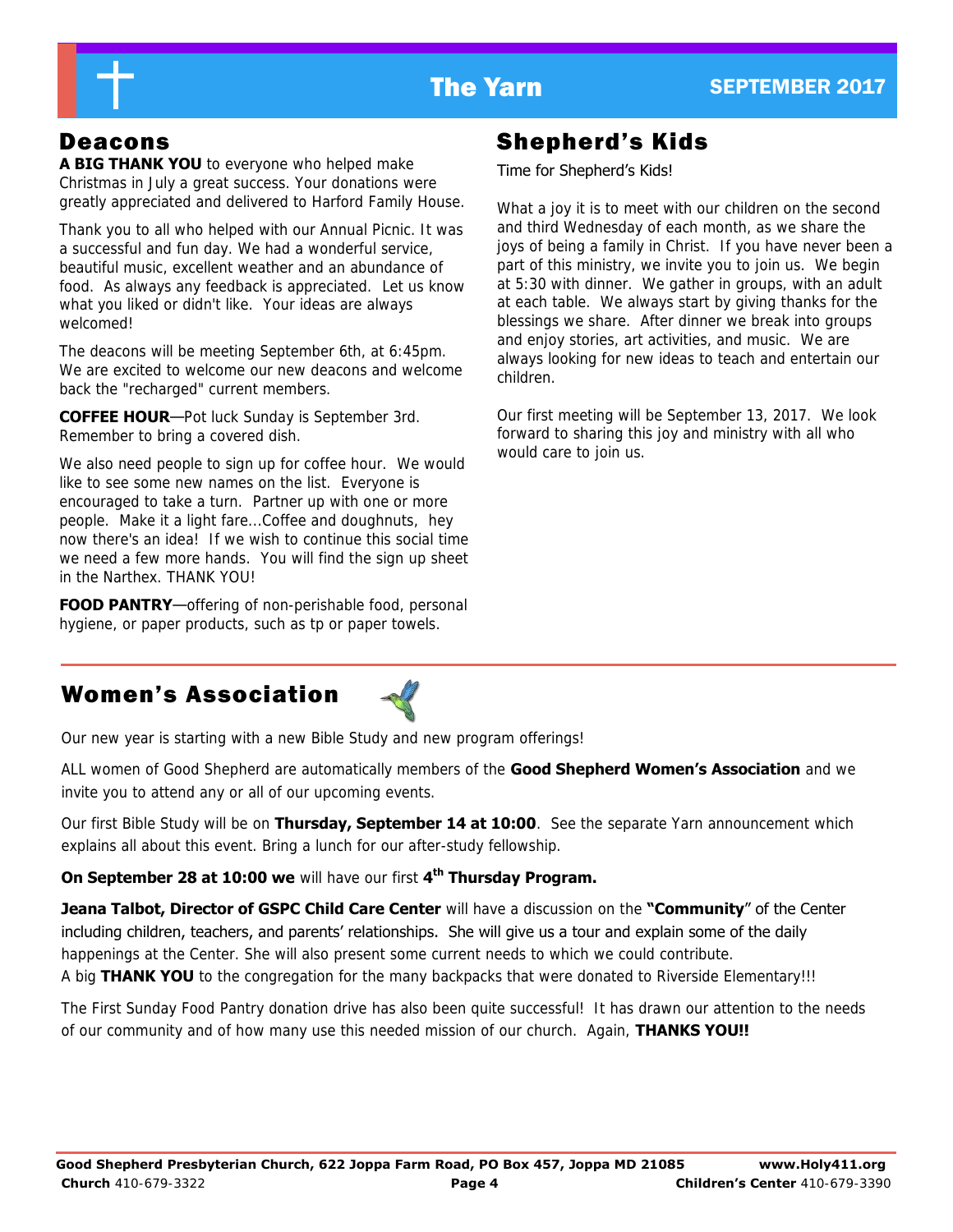## The Yarn SEPTEMBER 2017

# **Officers**

### **ELDERS:**

## **Class of 2018 Class of 2019 Class of 2020**

Jerry Tich Gail Wronowski Farrell Maddox Lynn Villa **Mike Bohns** Mike Bohns

## **DEACONS:**

Becky McKemy Clay Maas Redet Fiseha

# Gary Workman Sounghee Baranowski Cindy PreVatte Mary Kaye Kent Hazel Morgan Ellie Pfoutz

Valerie Davis

**Class of 2018 Class of 2019 Class of 2020** Norma Webster Elaine Tich Ashley Andrews Susan Luu Chris Bohns Allen Wronowski

**Hurricane Harvey**  We will be sending the donations to Presbyterian Disaster Assistance (PDA), which already has an infrastructure and teams in place, and has an excellent record of getting the money to the people

who need it. If you would like to contribute, you

can do so in any of these ways:

**Good Shepherd Presbyterian Church Is Collecting Money for Victims of** 

Give through Good Shepherd Church, with either cash (in an envelope marked Hurricane Harvey) or check (made out to Good Shepherd Presbyterian and noted as a Hurricane Harvey donation).

Donate \$10 by texting "PDA" to 20222. You'll be asked to confirm with "YES" for a donation to the Presbyterian Church (USA). Give online at

# Women's Bible Study

**Thursday, September 14, 2017—10:00 – 11:30—Upper Room** 



**OVERVIEW OF THE STUDY: (**From the author, Melissa Bane Sevier**)** The Letter to the Hebrews is a significant book of the Bible, and is also significantly different from every other book in the Bible. It consists of thirteen chapters, all of which are packed with theology, metaphor, comparisons and spirituality. Our study will focus on nine major themes with an overarching motif of *community*, those groups in which we study and worship, our family and friends, social and therapy groups that all are a part of us….our Cloud of Witnesses. Begin thinking about those people who have sustained you in your life and faith.

**BIBLE STUDY-LESSON 1 –** In Community with Jesus Christ **SCRIPTURE:** Hebrews 1:1-4; 4:14-5:6; 7:26-28; Genesis 14:18-20 **MAIN IDEA:** Jesus, the Christ, is the basis of all of our faith and action, individually and as a faith community.



# Ushers / Tellers **Prayer List**

| <b>Ushers:</b> |                                  | <b>Tellers:</b> |
|----------------|----------------------------------|-----------------|
|                | Jan. 1 Petnic, Workman           | Bohns, Terry    |
|                | Jan. 8 Tich, McKemy, Morgan      | Starke, Webster |
|                | Jan. 15 Douglas, Webster, Starke | Tich, Pfoutz    |
| Jan. 22        | Maas, Wronowski                  | Kent, PreVatte  |

Philip Pugh, Wayne Weich, Lesley & Mike Pinkosz, Diana Ciccotelli, Rodger & Vyona Bultena, Ed Matthai, Mike McKemy, Darlene Burton, Lynda Bates, Suzy Phillips, Michael & Lesley Pinkosz, Carolyn Bartlett, Carol, The Barnes Family, John Sapp, Bill Hanna, Steve Morgan, Millie Fike, Edie Burns, Dr. Whiteford, Lynn Villa, Tommy

**gsprayers@juno.com**